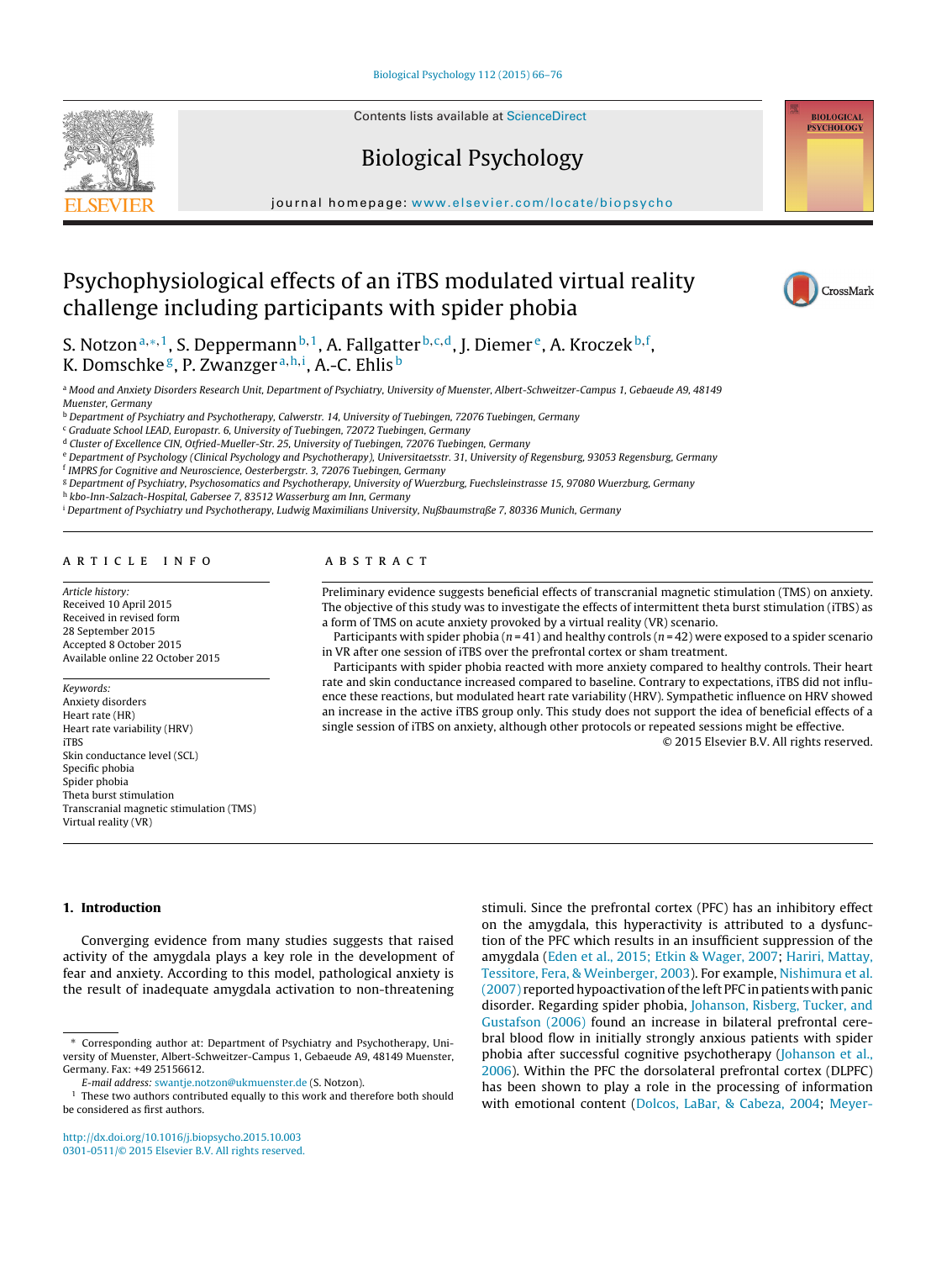Lindenberg et [al.,](#page--1-0) [2005\).](#page--1-0) However, other regions within the PFC like the dorsomedial prefrontal cortex may play an equally or even more important role in the interaction with the amygdala regarding anxiety [\(Robinson,](#page--1-0) [Charney,](#page--1-0) [Overstreet,](#page--1-0) [Vytal,](#page--1-0) [&](#page--1-0) [Grillon,](#page--1-0) [2012;](#page--1-0) [Robinson,](#page--1-0) [Krimsky,](#page--1-0) [Lieberman,](#page--1-0) [Allen,](#page--1-0) [Vytal,](#page--1-0) [&](#page--1-0) [Grillon,](#page--1-0) [2014\).](#page--1-0)

Such a model of a dysbalance regarding the interaction of PFC and amygdala constitutes the use of transcranial magnetic stimulation (TMS) to modulate cortical activity non-invasively and thus influences the function of the PFC ([Diemer,](#page--1-0) [Vennewald,](#page--1-0) [Domschke,](#page--1-0) [&](#page--1-0) [Zwanzger,](#page--1-0) [2010;](#page--1-0) [Pallanti](#page--1-0) [&](#page--1-0) [Bernardi,](#page--1-0) [2009\).](#page--1-0) Despite a paucity of evidence at a neural network-level for the capability of prefrontal cortical TMS to influence the activity of the amygdala, TMS has been investigated in a repetitive form (rTMS) as a potential therapeutic intervention in depression ([Herwig](#page--1-0) et [al.,](#page--1-0) [2007;](#page--1-0) [Padberg](#page--1-0) et [al.,](#page--1-0) [1999;](#page--1-0) [Pallanti](#page--1-0) [&](#page--1-0) [Bernardi,](#page--1-0) [2009;](#page--1-0) [Plewnia](#page--1-0) et [al.,](#page--1-0) [2014\)](#page--1-0) and panic disorder ([Deppermann](#page--1-0) et [al.,](#page--1-0) [2014;](#page--1-0) [Dresler](#page--1-0) et [al.,](#page--1-0) [2009;](#page--1-0) [Zwanzger](#page--1-0) et [al.,](#page--1-0) [2002;](#page--1-0) [Zwanzger,](#page--1-0) [Fallgatter,](#page--1-0) [Zavorotnyy,](#page--1-0) [&](#page--1-0) [Padberg,](#page--1-0) [2009\),](#page--1-0) aiming at an increase of PFC function. Intermittent theta burst stimulation (iTBS) is a more intense, innovative form of TMS that comprises the repeated application of bursts of stimuli and facilitates excitation in cortical circuits ([Huang,](#page--1-0) Edwards, Rounis, Bhatia, [&](#page--1-0) [Rothwell,](#page--1-0) [2005\).](#page--1-0) In addition to the above described model of prefrontal top-down control, the "valence hypothesis" is another neurobiological model which has often been used to explain the pathogenesis of anxiety disorders and depression [\(Vennewald,](#page--1-0) [Diemer,](#page--1-0) [&](#page--1-0) [Zwanzger,](#page--1-0) [2013\).](#page--1-0) Accordingly, approach related emotions are rather modulated in the left hemisphere, while avoidance related emotions are rather modulated in the right hemisphere. In line with this idea, the most widely studied forms of TMS in major depression and anxiety disorders are low frequency rTMS over the right DLPFC and high frequency rTMS over the left DLPFC ([Lefaucheur](#page--1-0) et [al.,](#page--1-0) [2014\).](#page--1-0) At least in the context of major depression, a review by [Chen](#page--1-0) et [al.](#page--1-0) [\(2013\)](#page--1-0) came to the conclusion that both stimulation protocols are equally effective [\(Chen](#page--1-0) et [al.,](#page--1-0) [2013\).](#page--1-0) Since other interventions (e.g., antidepressant medication) have been demonstrated to be effective in both psychiatric disorders, its successful use in the treatment of depression makes TMS a promising therapeutic option in anxiety disorders. As there is not enough evidence which suggests to favor one over the other stimulation technique ([Lefaucheur](#page--1-0) et [al.,](#page--1-0) [2014\),](#page--1-0) we decided to investigate iTBS over the left DLPFC which is comparable to high frequency rTMS ([Huang](#page--1-0) et [al.,](#page--1-0) [2005\),](#page--1-0) since this suits the model of prefrontal top–down control as well as the "valence hypothesis". However, it should be kept in mind that these hypotheses simplify both, the underlying neural network as well as the mode of action of TMS, which are not fully understood yet and are for sure more complex and involve more brain regions than just the PFC and amygdala. For example, [Chervyakov,](#page--1-0) [Chernyavsky,](#page--1-0) [Sinitsyn,](#page--1-0) [and](#page--1-0) [Piradov](#page--1-0) [\(2015\)](#page--1-0) reviewed the literature about putative and established mechanisms explaining the therapeutic effects of TMS [\(Chervyakov](#page--1-0) et [al.,](#page--1-0) [2015\).](#page--1-0) They point out that TMS does not just induce the transmission of electrical signals to neurons, but also affects neurotransmitters, gene expression, the activity of certain enzymes, cerebral blood flow and many other processes within the brain.

The present study investigated the effect of iTBS on acute anxiety. As a model, specific spider phobia was chosen because the disorder is very common ([Fredrikson,](#page--1-0) [Annas,](#page--1-0) [Fischer,](#page--1-0) [&](#page--1-0) [Wik,](#page--1-0) [1996\)](#page--1-0) and anxiety can be triggered easily by presentation of spiders. For a standardized presentation we chose virtual reality (VR), a technology that permits a very realistic presentation of virtual spiders in three-dimensional scenarios by means of a head-mounted display. VR scenarios are appropriate not only to provoke subjective anxiety, but also psychophysiological changes. A review by [Diemer,](#page--1-0) [Muehlberger,](#page--1-0) [Pauli,](#page--1-0) [and](#page--1-0) [Zwanzger](#page--1-0) [\(2014\)](#page--1-0) compared thirty-eight studies on psychophysiological effects of VR in patients with anxiety disorders as well as healthy participants with and without increased trait anxiety ([Diemer](#page--1-0) et [al.,](#page--1-0) [2014\).](#page--1-0) They found that challenging situations in VR are capable of altering skin conductance levels (SCL) in patients with anxiety disorders as well as in healthy controls. Results for heart rate (HR) are inconclusive.

Since patients experience an increase of SCL and often also HR in a VR exposure scenario, it is important to further investigate whether these parameters decrease with habituation to the scenario, and how long this takes. Only few studies have so far addressed these questions. Patients with fear of flying, for example, have shown reductions in HR and SCL response to virtual flight environments after repeated exposures ([Muehlberger,](#page--1-0) [Herrmann,](#page--1-0) [Wiedemann,](#page--1-0) [Ellgring,](#page--1-0) [&](#page--1-0) [Pauli,](#page--1-0) [2001\).](#page--1-0) Heart rate variability (HRV) is another parameter of psychophysiological arousal that provides information about influences of the autonomous nervous system on the heart. Two important sub-measures of HRV are LF, the low frequency component, mediated by the sympathetic as well as parasympathetic nervous system, and HF, mediated mainly by the parasympathetic nervous system. High LF as well as low HF point to more sympathetic and less parasympathetic influence, while low LF and high HF are associated with less sympathetic and more parasympathetic influence ([Berntson](#page--1-0) et [al.,](#page--1-0) [1997\).](#page--1-0) HRV has rarely been studied in the context of TMS. To the best of our knowledge, there is only one study on the long term effect of rTMS over the prefrontal cortex that measured HRV. Udupa et al. observed a decrease in LF/HF ratio in 30 patients with major depression after 12 sessions of high-frequency (15 Hz) rTMS over the left prefrontal cortex [\(Udupa](#page--1-0) et [al.,](#page--1-0) [2007,](#page--1-0) [2011\).](#page--1-0) As for immediate effects, there have only been studies on regions other than the DLPFC, e.g., [Yoshida](#page--1-0) et [al.](#page--1-0) [\(2001\)](#page--1-0) found significantly elevated LF as well as HF after low frequency (0.2 Hz) rTMS over the vertex. In contrast to them, [Vernieri](#page--1-0) et [al.](#page--1-0) [\(2014\)](#page--1-0) found a decrease of LF/HF ratio after low frequency (1 Hz) rTMS over the primary motor cortex.

Closely related to emotions like anxiety and parameters of psychophysiological arousal like HR, SCL and HRV is the feeling of presence in virtual reality. Presence is defined as the impression of really being there in a certain environment, even if it is virtual [\(Slater,](#page--1-0) [1999\).](#page--1-0) Strong emotions and arousal have repeatedly been shown to be associated with an increased feeling of presence [\(Diemer,](#page--1-0) [Alpers,](#page--1-0) [Peperkorn,](#page--1-0) [Shiban,](#page--1-0) [&](#page--1-0) [Muehlberger,](#page--1-0) [2015\).](#page--1-0)

In the present bicentric study, iTBS was combined with a VR challenge to provoke anxiety in participants with spider phobia in a single-blind, sham-controlled parallel group design. The aim of the study was to investigate the effect of iTBS on acute anxiety in spider phobia and the psychophysiological changes that go along with it. The following hypotheses were tested.(1)Watching a virtual spider scene provokes anxiety and disgust as well as the activation of the sympathetic nervous system as indicated by an increase of HR and SCL and, regarding HRV, an increase of the LF component accompanied by a decrease of the HF component in participants with spider phobia. (2) These emotional as well as psychophysiological reactions are less pronounced in healthy control participants. (3) ITBS attenuates the increase of anxiety, disgust, HR, SCL as well as the increase of the LF component and the respective decrease of the HF component in participants with spider phobia stimulated actively, but not in the sham group. (4) Participants with spider phobia display a stronger feeling of presence during virtual reality compared to healthy control participants.

#### **2. Material and methods**

#### 2.1. Participants

Participants with spider phobia and healthy controls were recruited via local advertisements. They had to be between 18 and 65 years of age. Participants with spider phobia had to